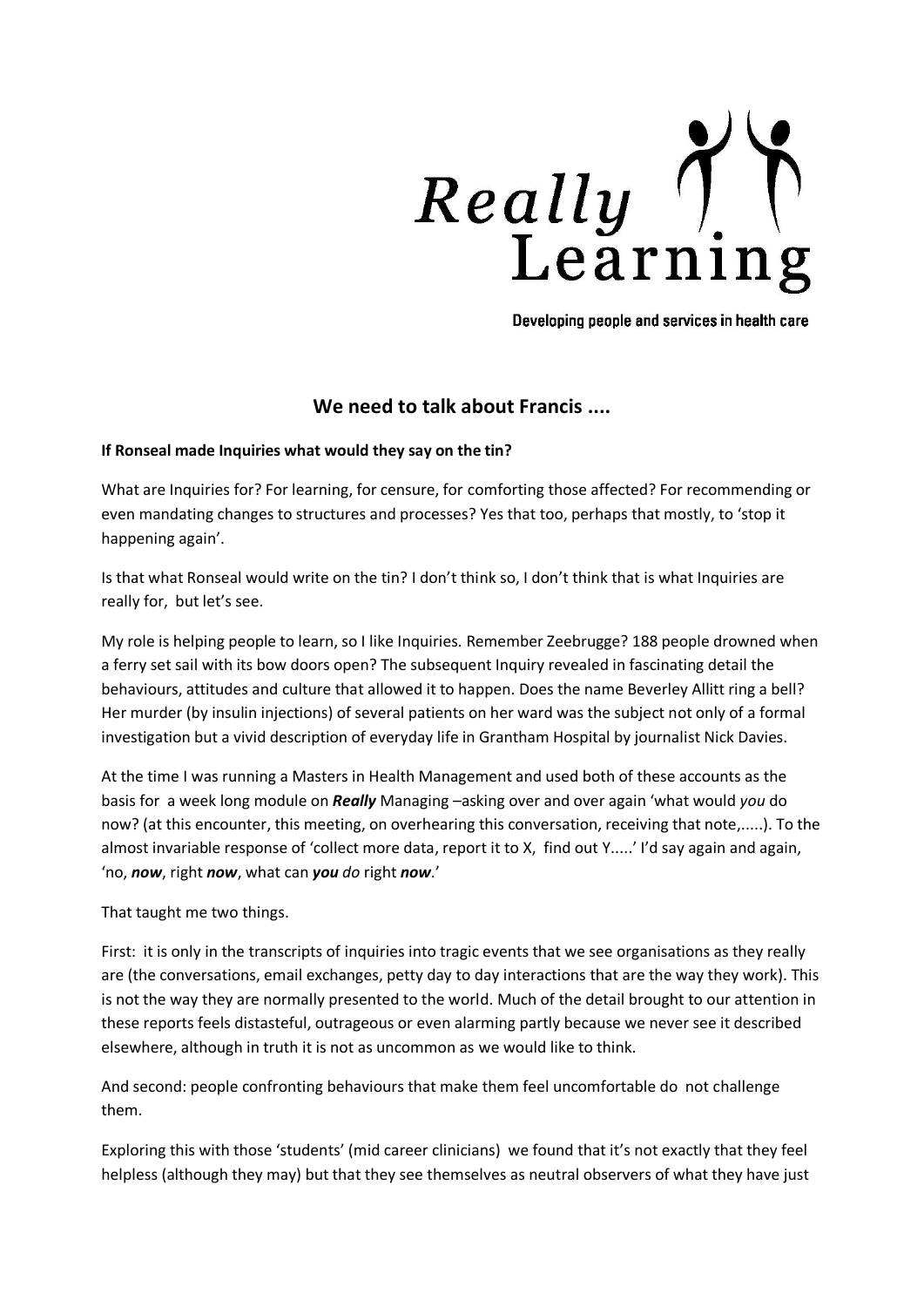witnessed and fail to recognise that there is no such thing. They fail to see that, routinely, in our interactions with others, the responses we make (or don't) either encourage or discourage the behaviour we have just observed. We either challenge or we endorse, there is no neutral option.

*Learning this is vital, for individuals, for services and for organisations - and Inquiries can be hugely valuable in providing excellent material for this kind of learning, for reflecting on how to deal in the moment with those behaviours we feel uncomfortable about, for helping people think through and practice how to live out their values in these day to day interactions. That value is very great and we must use it to the full.* 

A few weeks ago I gave a terrific group of post grad students (mostly doctors) , an extract from the first Francis report [\(http://www.midstaffsinquiry.com/pressrelease.html](http://www.midstaffsinquiry.com/pressrelease.html) ). Again they found it difficult to commit to actions they would take. They talked of encouraging complaints to PALS or to the Chief Executive, of taking issues to other meetings, never what they themselves could do. Their feelings of helplessness and lack of agency were palpable.

But of course they feel that. We don't teach our young professionals about life in organisations, about how to influence, how to deal with the inevitable organisational politics, about behaviours that achieve results and those that don't. Again that's a use of the material from Inquiries: to teach them about this, and help them become effective organisational citizens. What a fantastic outcome it would be from Francis 1 and 2 if we used its descriptions to develop programmes in organisational literacy for our young professionals joining their first organisation.

But it isn't what Ronseal would write on the tin.

I'll return to that later.

## **Can we believe what we read in Inquiry reports?**

There was something else in that discussion: the story from the report didn't make sense they said, clinically it didn't hang together. They assumed poor communication from clinical staff to patient and family.

But this is an important point we often forget: that the experiences described by relatives are just that, recollections of what they experienced, sequenced together into a coherent narrative. They aren't a faithful objective description of what happened, they are inevitably snippets of events, emotions, and understandings, all seen through a particular lens. When repeated over time these stories become firm in people's minds, and invitations to add or amend recollections are seen as hostile. This is true of all the stories we all tell, about ourselves, our holidays, family, work, and life in general.

Of course when these stories are about NHS care they are very significant and we must take them seriously, investigate and respond empathically, but we must also not make them bear a greater weight than they can support. We mustn't assume every detail actually happened and in that order, and then act on that assumption.

At the time covered by the Francis reports I was undergoing treatment for breast cancer. How I would have loved a bunch of flowers! They were totally banned. Because of the targets about MRSA and the need for boards to take absolutely no risk (real or imagined), flowers were banned almost universally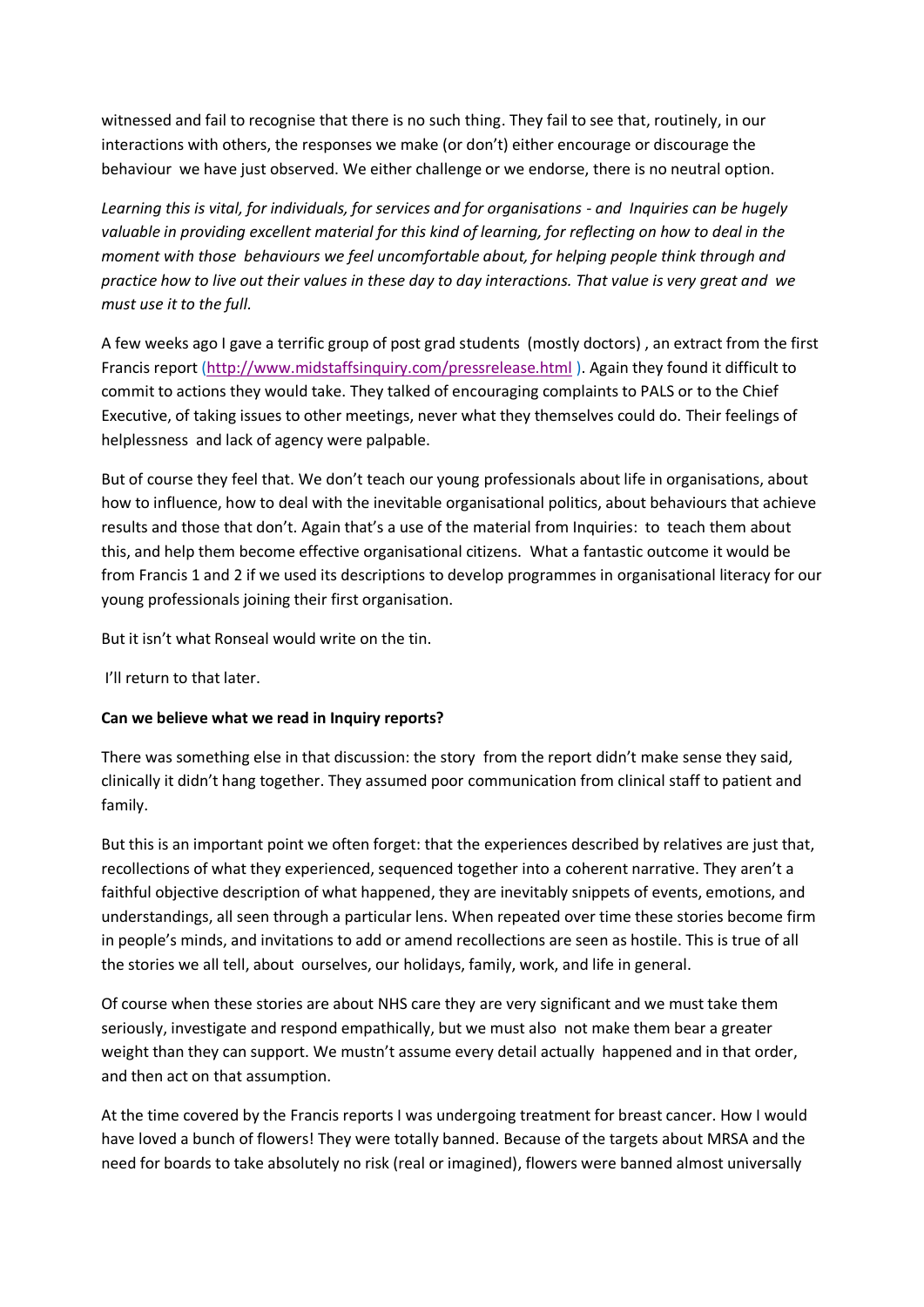across the NHS. So I'm perplexed to hear of patients drinking from flower vases because they had no water. I wonder what to make of it, whether this was evidence of some staff being particularly caring in allowing flowers for someone who they could see would benefit from them, or unobservant and uncaring, or whether this was a tale that grew in the telling like so many of our memories do. Hearing it being denounced to the world without any hint of doubt by the secretary of state did not convince me one way or another.

Let me be clear I am simply reflecting on what happens when experiences become stories –memories that have been stored- rather than freshly felt and amenable to re-interpretation. I am not doubting the honesty of the patients and their families, far from it, just suggesting that they are remembering things the way we all remember them – as mixtures of reality and impressions, complex emotional responses to situations, tinged with love, anxiety and worry.

So we need to take very seriously the spirit of these personal recollections, feel the pain of the people describing them, use them to understand more about how things go wrong and also how people make sense of unfamiliar situations, and remember that factual inaccuracies are inevitable, so inevitable we should avoid making headline grabbing claims based on them.

### **Living forwards and looking backwards**

After reading the executive summary of Francis 2 and the blame it attaches to the Board at Mid Staffs, I looked up some of their Annual Reports of that time. Were there clues here that the Board warranted Francis's censure? Not that I could see. The attitudes, claims, and language were all very familiar, almost identical to those of other NHS Boards and Board members I knew. There were few if any references to the complex intractable cultural problems that Francis 2 reports the board as inheriting (and blames them for not addressing). So clearly they had done what many others would do – focus on areas where they *could* make a difference, those where the energy of the wider system was supporting them, for example gaining foundation trust status, their NHSLA rating etc.

Let's imagine being that Board appointed with a remit to address longstanding cultural problems, and finding that the people who appointed us and now performance- manage us take no further interest in how we are addressing these problems. Instead they encourage us to focus on other priorities: FT status, and the myriad of formal endorsements needed for that.

### How does that feel?

My memories of that time include watching people making constant efforts to decode targets and diktats – were they *really* important? could they be safely ignored? The clue wasn't in the diktat itself but in the behaviours of those monitoring them. The reputations of those (individuals and organisations) not tuned in to this and taking all the targets seriously suffered badly from supposed 'underperformance'. It was at this time that 'reputation management' entered the language and became a major concern.

How, as an executive board member in Mid Staffs would you have gauged the priorities of the local NHS hierarchy? How much of this would you discuss with the rest of the Board? How comfortable does that feel? Reputations of exec directors were partly based on their ability to 'deliver' their Board.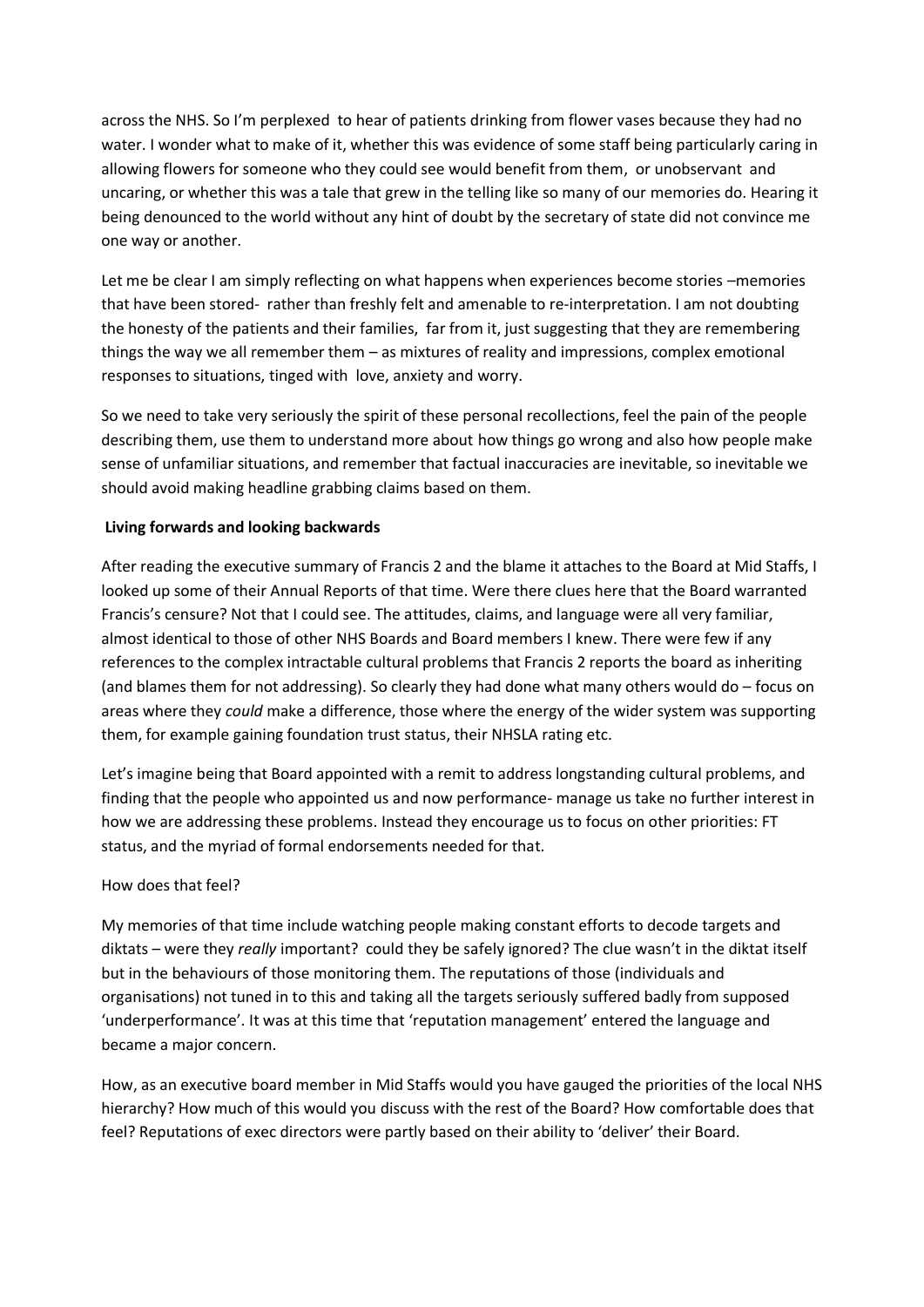Can you feel the pressures and tensions and dilemmas? Faced with insistent demands to cut costs and bring financial performance into line with that elsewhere, and with protests from clinicians about staffing levels, tighter and tighter deadlines being imposed from people expressing little interest in patient experience, I think I might feel a little like a rabbit caught in the headlights, what about you?

Should the Board have known more about what was happening on their three problem wards and A&E than they did? Did they fail to take statistics seriously enough? Does their behaviour about coding suggest that they did know and tried to cover it up?

All these claims have been made but no-one *knows*. No-one – not me, not you, not Francis.

These are serious charges so let's think about this.

Of course they should have taken much more interest in all kinds of information about their care, **so should every Board - but they don't.**

Oodles of really useful data is constantly being collected at great expense in terms of staff time and passed on to those who demand it without being properly scrutinised by the individual, team or organisation generating it. **That is an NHS –wide scandal**. It has been for at least the 25 years that I've been observing it.

I first encountered it when Dame Edith Korner insisted in the late '80s that community nursing staff collect data and send it to the DH. This was described as an exercise in 'feeding the beast' by those required to do it, and was complied with resentfully and sullenly, in spite of the best efforts of local information managers who tried to encourage staff and managers to use this information to improve care and make best use of resources. (I was one of those so I still remember our frustration!). So my experience is that this scandal is largely due to the attitudes of clinical professionals and has never been adequately challenged either by their professional leaders or by local boards.

So this attitude is not peculiar to Mid Staffs, it is an NHS wide behaviour pattern that Mid Staffs would have found it very hard to challenge alone. It arises from the nature of the relationship between government and the professions that I have written about elsewhere

[\(http://www.reallylearning.com/Free\\_Resources/Really\\_Managing\\_Healthcare/why-reforming-nhs](http://www.reallylearning.com/Free_Resources/Really_Managing_Healthcare/why-reforming-nhs-book.html)[book.html](http://www.reallylearning.com/Free_Resources/Really_Managing_Healthcare/why-reforming-nhs-book.html) ).

Should the Board have responded differently to the HSMR stats? Did they deliberately seek to mislead by changing their coding practice?

Personally I cannot imagine anyone was being deceitful. From what I know of Boards and their members I think they will have been flummoxed by their position as an outlier in a statistical process that was something of a mystery. Then in trying to understand it they will have been very open to a (not-unrealistic) possibility that they and others were coding differently from the mainstream. Were they too ready to believe this? Possibly. I think I might have done the same – and that you might too.

But it will happen again and again until the professions accept that taking responsibility for good coding and for using statistics are an **essential, valuable** and **exciting** part of the professional role.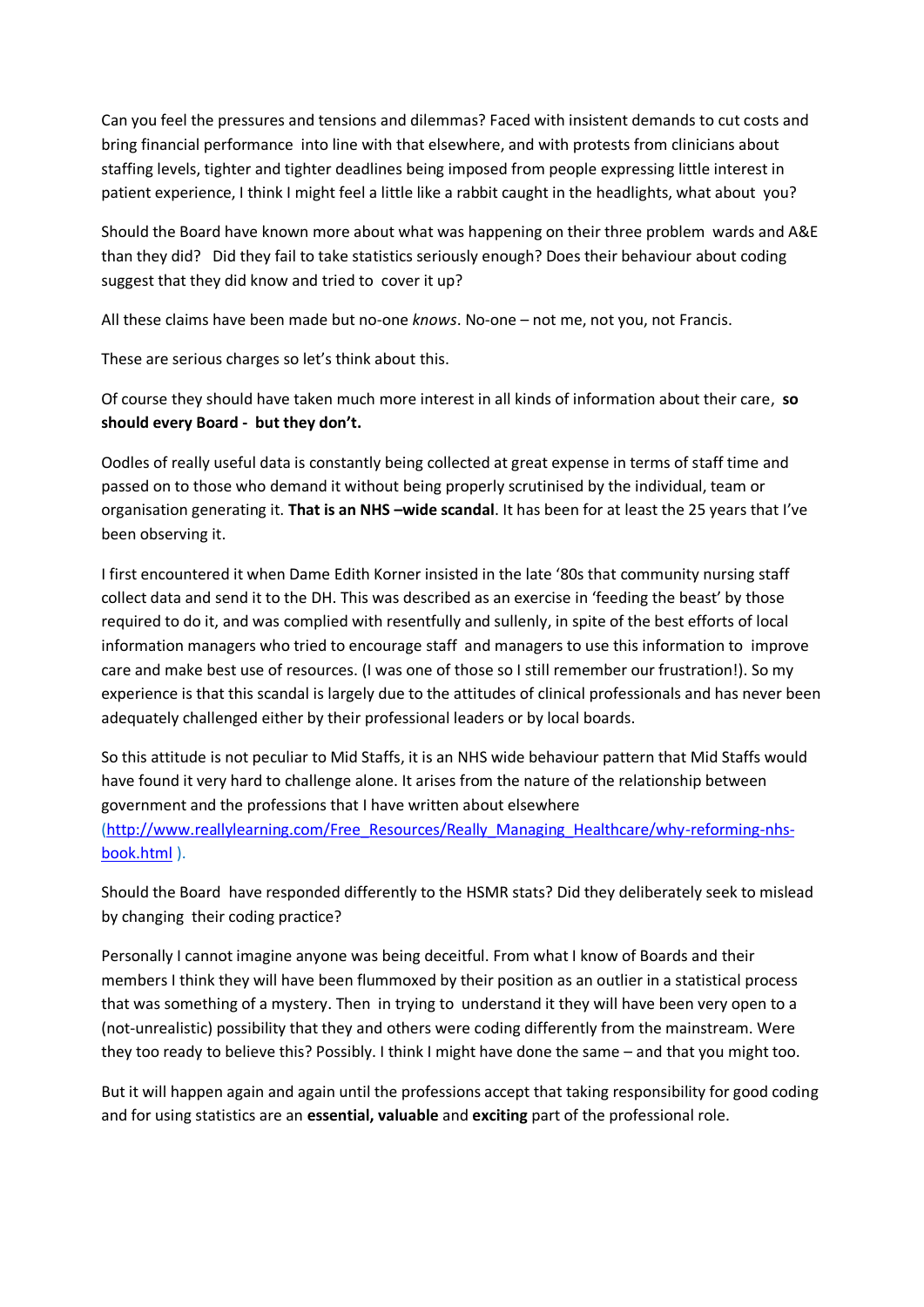This will be forced upon them, unless there are enough enthusiasts within the professions themselves to drive it forward, because the world is changing – 'big data' is here. But is it reasonable to judge Board behaviour then by what will be standard behaviours of tomorrow?

When we are contemplating the culpability of the Board we do well to remember that use of this data is still an emerging, immature and contested field, with differences of view about the value and validity of some of the presentations of data and statistics, and the of the inferences drawn from them. <http://www.lrb.co.uk/v35/n07/paul-taylor/rigging-the-death-rate> And some of its strongest advocates (the strongest of whom also have a financial interest in promoting its ability to highlight differences in performance [\(http://drfosterintelligence.co.uk](http://drfosterintelligence.co.uk/)) appear stridently oblivious to the epistemological assumptions they are making.

As Francis appears to make the same assumptions and to base his castigations and recommendations on them it is worth considering these. Fundamentally they confuse and elide situations that are distinctively different. The next few paragraphs need attention – but are important so stay with me if you can!

In the '70s, systems Scientist Russel Ackoff coined the distinction between puzzles, problems and messes, and more recently David Snowdon coined the term Cynefin to talk of 'domains of knowing: the known, the knowable, the complex and the chaotic'.

These are far from abstruse concepts, they are vital to our understanding of health care and to our use of data and of the statistics drawn from them. There are real dangers of treating complex (messy) situations as though they are fully understood (known) puzzles and vice versa. They require different behaviours of our health care professionals (and managers and boards) and we need to know how to support the right behaviour for the right occasion.

Where we are dealing with puzzles, there are right and wrong ways of doing things, it is very helpful to have protocols and if people do not adhere to them we are justified in castigating them if they refuse to use them. In these areas of healthcare, systematisation and standardisation is helpful, they make good use of resources and (as long as enacted humanely) offer good outcomes for patients.

When we are dealing instead with a complex situation there are no right or wrong answers, just better or worse ways of proceeding. Here we call on judgment, intuition, and professional wisdom built up through practise. Complexity theorists call this 'muddling through elegantly'. And here things will sometimes go wrong, even with the wisest approach, greatest competence and excellent intentions. And when that happens there is the very great danger of what the same theorists call 'spurious retrospective coherence' – we might also term it hindsight.

This is when- looking back later- it appears that action A led to outcome B and that the people taking action A can be blamed for B. However only in puzzle situations does taking action A invariably lead to B. In complex situations A only results in B if M and X do not take place and they themselves are the result of F, P and J which may or may not emerge from X, Y and Z.

The person choosing to do A has no option here but to muddle through as elegantly as they can, drawing on wisdom and intuition as much as on knowledge. Sometimes they will succeed and outcome B will be averted, sometimes it will not. And we cannot and must not blame them. What we must do is encourage them to reflect openly on what has happened so that they and others can learn from it.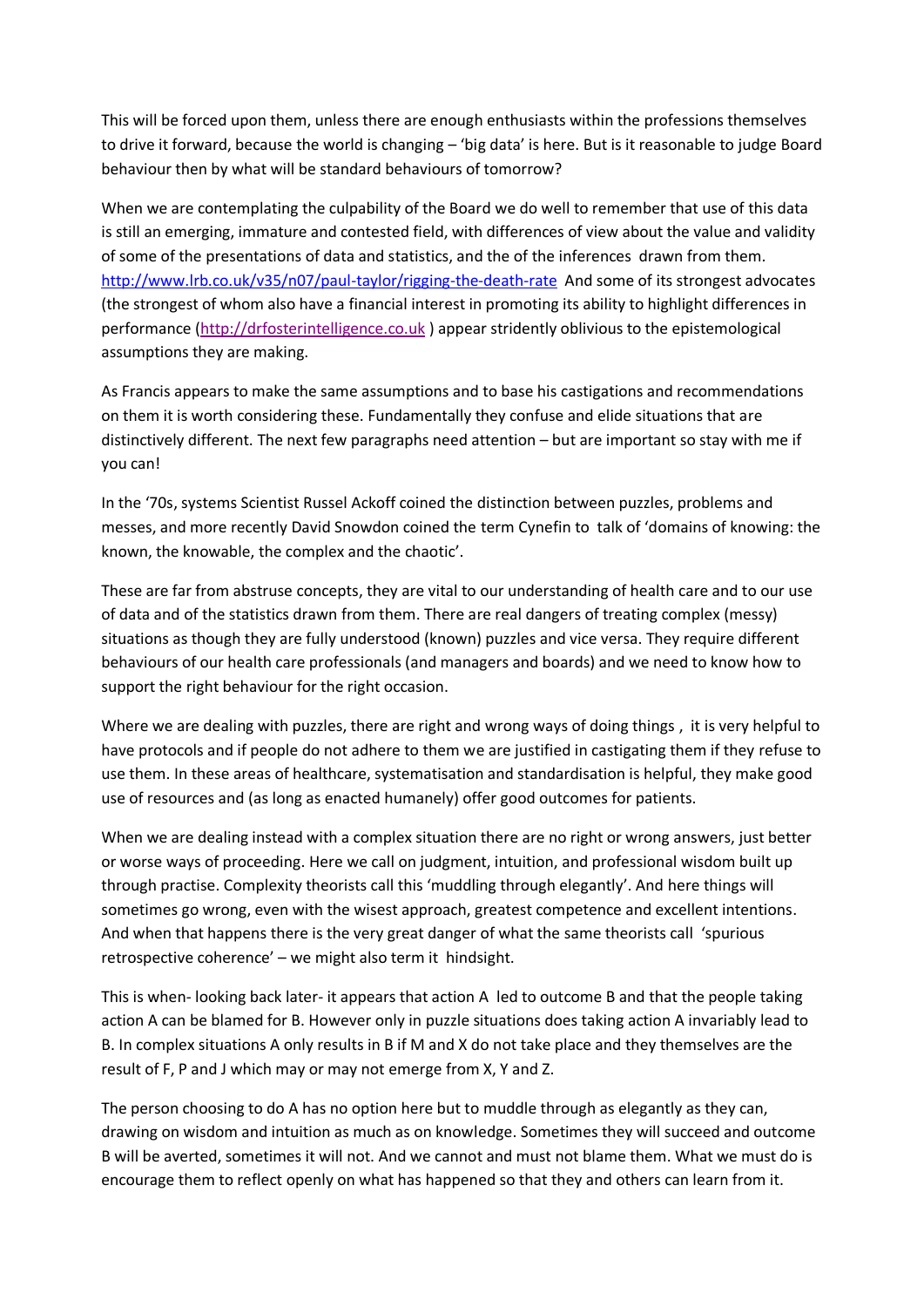Censure and blame make this impossible – not just in this one instance but in fostering a wider culture of risk aversion and protocolisation.

## *In other words: things look very different when living them forwards from looking back at them afterwards.*

Statistics, too, need to be used differently in puzzles and messes.

In health care puzzles (e.g. the best procedure for patients entering A&E with a myocardial infarction, or a stroke) statistics can highlight where practice needs to be improved. I would still argue that the stats are more useful in the form of questions to understand why protocols are not being implemented rather than supporting a leap to blame, but there would certainly highlight concerns about performance, training etc.

In complex areas of health care statistics cannot be used in this way. And their proper use is to *inform the questions* to be asked of those involved, not to *be* the answers. Thus, here, the statistics themselves are valueless without the abilities to frame insightful questions, help everyone involved make sense of what is happening and help them move forward in light of that sense–making. Without these other abilities the producers of the statistics sound inappropriately self righteous when they take to the media to blame others for not immediately acting upon them. And their self righteousness makes it all the more difficult for them to convince those trying to interpret the data in order to help those 'muddling through', that the stats should be taken so seriously.

They need to understand the limitations of their work, and convey those, otherwise their confidence will mislead Inquiries and others into listening to only one side of the argument.

## **So, with apologies to Lionel Shriver, we** *need to talk about Francis*

Before we leap to implement 290 recommendations we should remember that Francis is a lawyer. Not only does he not know health care, he brings to it a forensic mind, that is one used to dealing with puzzles that have right and wrong answers, and to reaching judgements of guilt and innocence. He does not bring wisdom and insight because healthcare is not his field and he cannot. He therefore consults experts and takes their answers to his questions as reflections of reality – when they are far from it.

We could argue that one needs a good level of insight even to frame questions that are useful, certainly that is needed to interpret answers.

Perhaps the biggest danger of this report is due to his failure to grasp the concept of complexity. Without this, he severely castigates people for talking 378 times of hindsight (or the benefit of hindsight), suggesting that lack of knowledge about how to proceed in those circumstances was a failure. But in novel, complex situations like this the appropriate behaviour is, as we have seen, to muddle through elegantly, there is no blue print to follow. Certainly previous Inquiries will have illuminated other confusing situations but the extent to which their insights can be applied in any particular situation is limited. Francis is guilty of spurious retrospective coherence. Francis' failure to examine his own underlying assumptions in the face of hearing this 378 times from competent, well intentioned people is rather amazing.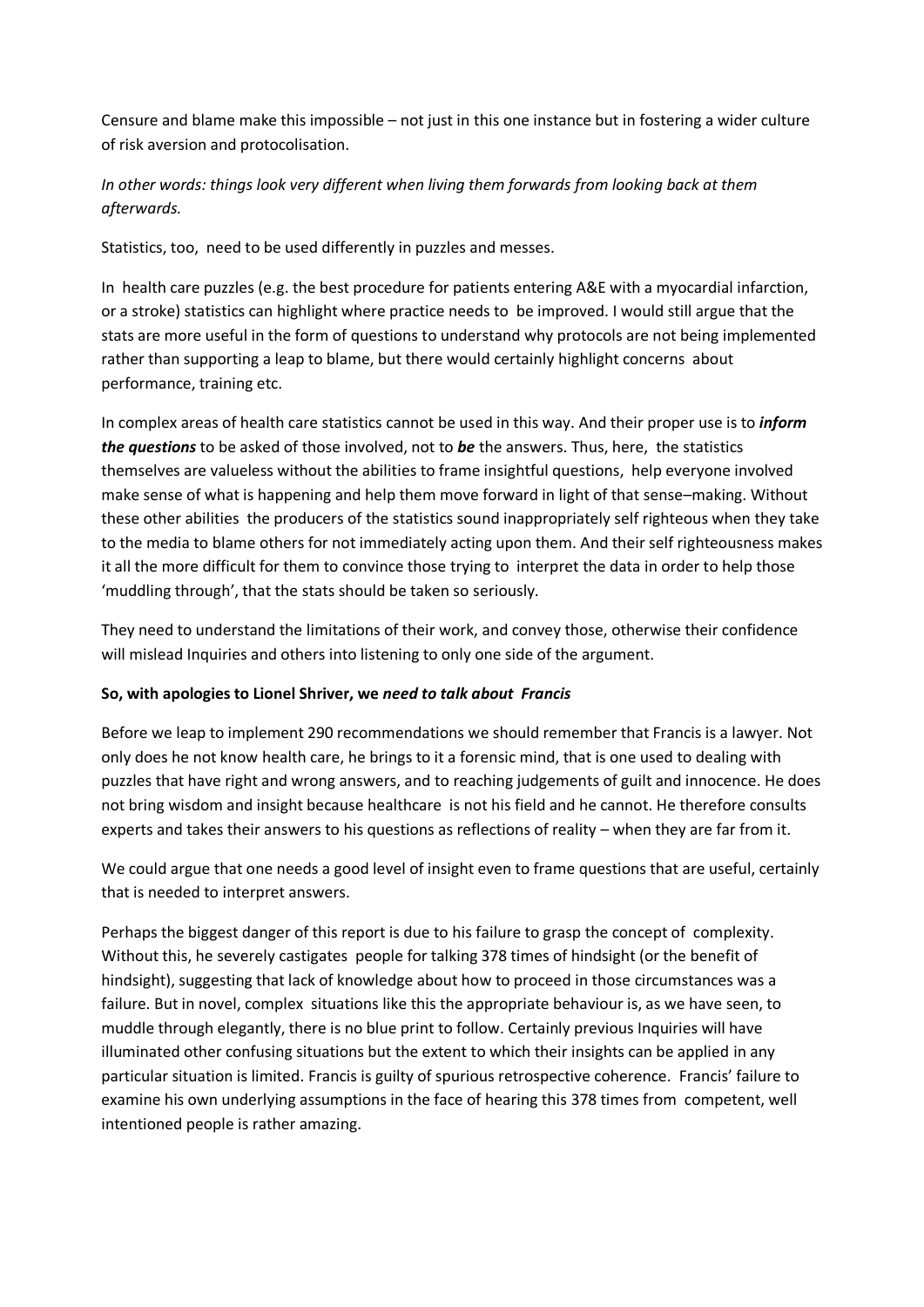He clearly fails to recognise this ability to muddle through elegantly as the only way society has of dealing with uncertain situations, and as something essential for us to retain across society in our professions. (The sabotaging of this by some economists who simplistically equate professionalism with 'capture of the means of production by vested interests' is one of the greatest dangers of our times). And it is a skill, a craft, a mental state that we need to foster in our professionals and those managing complex situations. We do not do so, indeed we frighten people away from using it, if we blame them when despite their best efforts things go wrong.

As my own areas of knowledge, wisdom and intuition do not extend to all of those covered in the report I will limit my examples of Francis' lack of insight into the health care arena to that of leadership which is my field. Here he has chosen to seek definitions and descriptions from the very people responsible for development of many of the current generation of leaders (and, incidentally with a vested interest in one of his prescriptions – for a national programme of leadership development) and to use their answers to lambast the Mid Staffs management and Board. In doing so he fails to recognise the woeful lack of credible research evidence (or even research method) to substantiate even the *concept* of leadership. There are many ways of viewing leadership (for example it can be argued to be an emergent property of a system just as much as a shaper of it) and some are more helpful in health care than are others, but none of this is reflected in the report. Instead we have censure based on a very limited understanding of it.

To a lawyer, consulting experts and acting on their advice seems sensible, to a sociologist, an anthropologist, or many historians it would not. It is *insight* that we are looking for, not *answers*.

### **Francis misses the point because he is part of the problem**

So we should hesitate before deciding to implement his recommendations, We should consider whether Francis and his Inquiry are part of the system, part of the mindset, that is the problem; and whether the behaviours of finger pointing and blame and the reams of new policies and recommendations, that he models for us here, are what have got us to where we are, and whether it is time for us to refuse to engage with them.

As the systems theorists have long said, every system is perfectly designed to achieve the results it is achieving. It is the overall system, including politicians and policy makers, the NHS chain of (strict) command, the think tanks, professional bodies and royal colleges, and advisors from the big 4 consultancies, as well as those in provider, commissioner and regulator organisations , that has resulted in what has happened in Mid Staffs. It is perfectly designed to do so, *and is almost certainly doing so right now in a hospital near you*.

It is, then, vitally important that we ignore Francis 2 and its recommendations because not only do they leave the fundamentals of the system unchallenged they frighteningly strengthen them.

### **So what should we do?**

The Mid Staffs Board apparently (according to Francis) knew of longstanding attitudinal problems in some areas of the Trust yet failed to tackle them. The SHA and the wider system also knew of those problems (they are common after all) but chose instead to focus on their gaining Foundation Trust status with all that that entailed. In doing so they forgot that one of the major reasons for the whole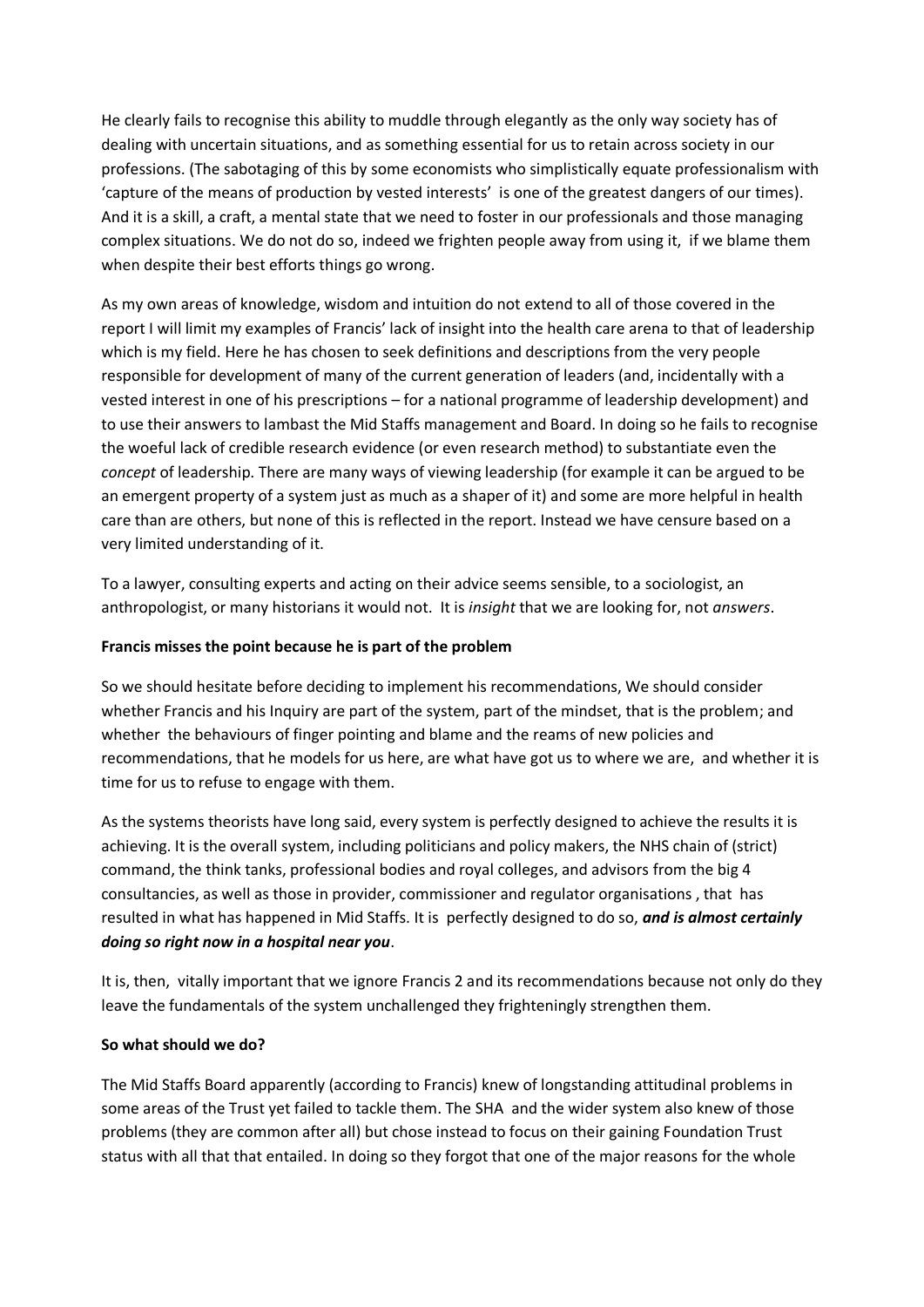apparatus of FTs is the belief that, as FTS, organisations will have the incentive to tackle exactly this kind of problem.

This is what our current system does. It robs every initiative of its spirit and purpose and turns it into a lifeless, onerous set of performance managed deadlines.

So instead of castigating the people involved in Mid Staffs we **should invite them to help us understand how to design a system** that does not lead to the helplessness they appear to have felt when faced with complex intractable problems, that does not require them to focus on other priorities at the expense of these, and does not blame individuals when it is the system itself that is at fault.

To do this we need to bring together people who do have wisdom and judgment about health care, with those who can challenge them constructively and valuably into thinking creatively, collaboratively and in the interests of all, so that they can together challenge the wider system. It may be that Don Berwick is in this sense an inspired choice to lead this. Sadly it looks as though the seven committees he has set up (or set up for him) are manifestations of the same system that needs changing.

What recommendations would you like him to make?

Personally I would like him to recommend the introduction of management! *Real* management I mean, not the command and control structures and behaviours we have now which leave the NHS almost tonally *un*managed.

Managing people is about supporting, challenging and enabling them to be their best. It is vital, vitalising, enjoyable, rewarding and hard. It takes time, courage and energy but yields a huge return on that investment. It is needed at every level of the service, especially right at the front line, where it needs to be done by more experienced clinicians with their juniors.

The NHS has had it in pockets, at different times in its history, it went largely out of the door in the wake of general management, and has now been replaced by commandment. Policy initiatives pass through a lengthy chain of command, with each layer adding more detail to the instructions on the way. They do this to justify their role and because they cannot bring themselves to trust that the layers beneath them will implement them properly unless they do.

Imagine instead having good (real) management conversations going on throughout the organisation. Wouldn't our current culture of command and control seem strange - and so much less successful?

### **So, what would Ronseal write on the tin?**

I suggest they would say 'Public Inquiry: protects the reputation of the system by finding scapegoats at local levels'.

It is difficult to see who in particular is responsible for this purpose, and whether it is indeed a conscious decision taken in order to protect governments and the reputation of the wider service, or whether it reflects a prevailing mindset among many in the technocratic elite that spans policy makers and senior managers in a wide range of services and industries [\(http://www.amazon.co.uk/Voltaires-Bastards-](http://www.amazon.co.uk/Voltaires-Bastards-Dictatorship-Reason-West/dp/1476718962/ref=sr_1_5?ie=UTF8&qid=1369137241&sr=8-5&keywords=john+ralston+saul)[Dictatorship-Reason-West/dp/1476718962/ref=sr\\_1\\_5?ie=UTF8&qid=1369137241&sr=8-](http://www.amazon.co.uk/Voltaires-Bastards-Dictatorship-Reason-West/dp/1476718962/ref=sr_1_5?ie=UTF8&qid=1369137241&sr=8-5&keywords=john+ralston+saul)